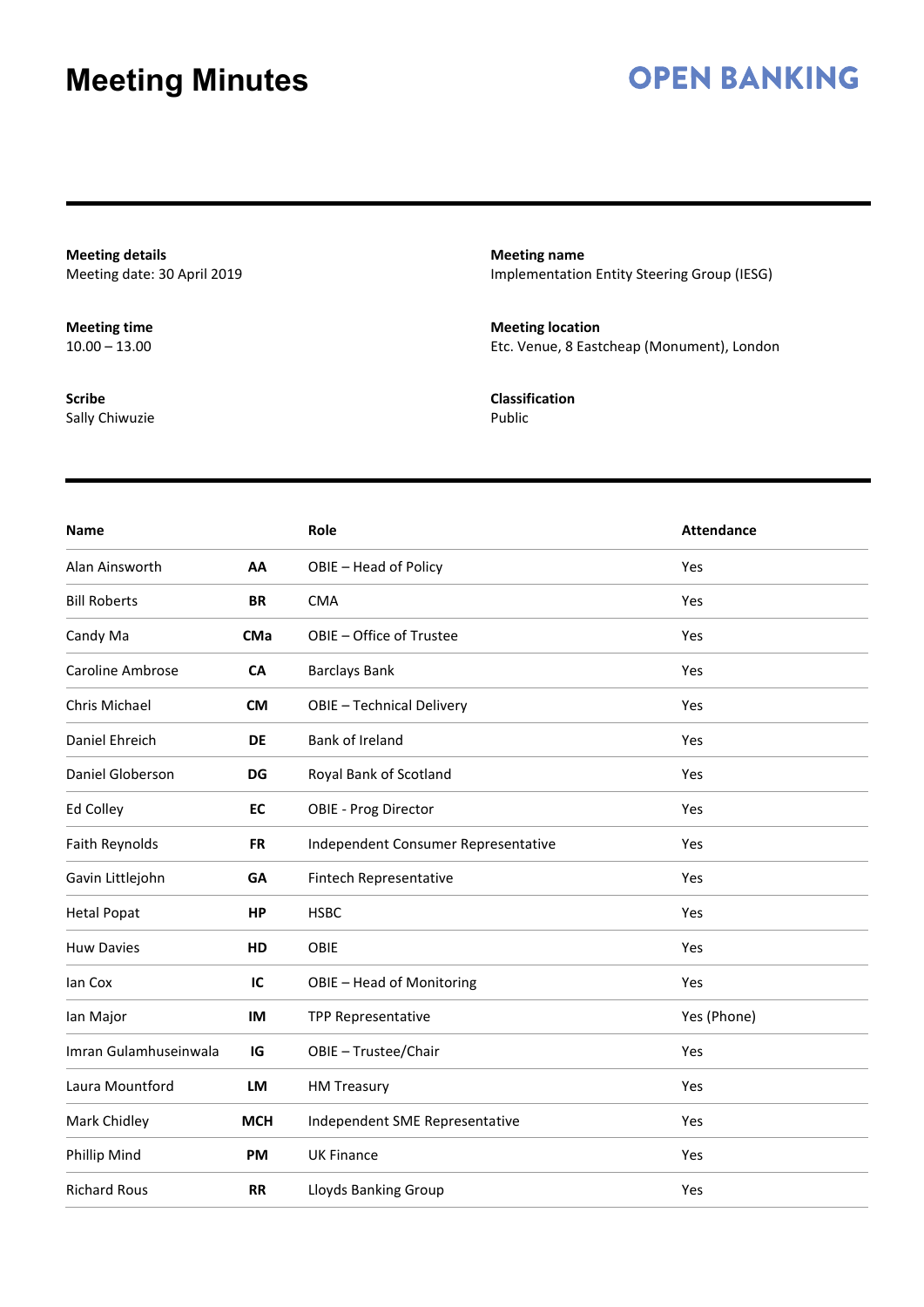### **OPEN BANKING**

| Robert White   | <b>RW</b> | Santander                           | Yes         |
|----------------|-----------|-------------------------------------|-------------|
| Roy Hutton     | <b>RH</b> | Allied Irish Bank                   | Yes         |
| Sally Chiwuzie | <b>SC</b> | <b>OBIE IESG Secretariat</b>        | <b>Yes</b>  |
| Thaer Sabri    | TS        | <b>Electronic Money Association</b> | Yes         |
| Vicki Hassan   | VH        | Danske Bank                         | <b>Yes</b>  |
| Will Curley    | <b>WC</b> | Tesco Bank                          | Yes (Phone) |
|                |           |                                     |             |

| <b>Apologies</b> |           |                                                |                       |  |  |
|------------------|-----------|------------------------------------------------|-----------------------|--|--|
| <b>Name</b>      |           | <b>Role</b>                                    | <b>Delegate</b>       |  |  |
| Andrew Laidlaw   | AL        | <b>FCA</b>                                     | Rebecca Langford (RL) |  |  |
| John Hutton      | JH        | Nationwide                                     | Matt Cox (MC)         |  |  |
| Paul Horlock     | <b>PH</b> | Stakeholder Engagement, Standards and Strategy | Doina Nicolici (DN)   |  |  |

#### **No. Agenda item**

### **1.a – 1.b HOUSEKEEPING: MINUTES AND ACTION LOG**

- 1.1. **IG** welcomed IESG members in the room and on the phone in the middle of FinTech week in which Open Banking were a core component.
- 1.2. **IG** acknowledged receipt of AOB items Article 10, the Attestation Process (to be led by **RH**) and a European update by those involved in Committee meetings on 29 April 2019.
- 1.3. **IG** stated that with regards to the March IESG minutes, comments were received and incorporated accordingly. **IG** approved the minutes.

### *APPROVAL - IESG\_APR\_LOG\_039 – Comments received from the March IESG Minutes have been incorporated, minutes approved***.**

- 1.4. **IG** informed IESG that a supplementary sheet had been provided alongside the pack. **SC** advised IESG members the stand-alone paper was the updated action log which contains action #184 as the only material change. **IG** walked IESG members through the actions, there were updates to some, while others **IG** proposed to close. There were no objections. (*Note – please refer to the action log on page 4 for more details and captured discussions are noted below).*
- 1.5. With regards to action #170 RJID and app-to-app, **IG** advised that the action would remain open while **EC** and **IC** work out next steps on showing demos – either live or through videos. **EC** suggested that a demo is possible, however, only some of the CMA9's app-to-app journeys would be available in the short term. **EC** suggested that perhaps a subset of the CMA9 initially or if there is a request for a specific bank, this could be picked up in the bilaterals. **GL** asked if Redirection Journey Implementation Document (RJID) was finished, to which **EC**, supported by **IC** responded that the vast majority were closed and there is an update in the pack. **IG** stated that **GL**'s point is that where the majority of a particular piece is finished, the OBIE can showcase that. **EC** said all the RJIDs will be seen, however the app-to-app will not be seen.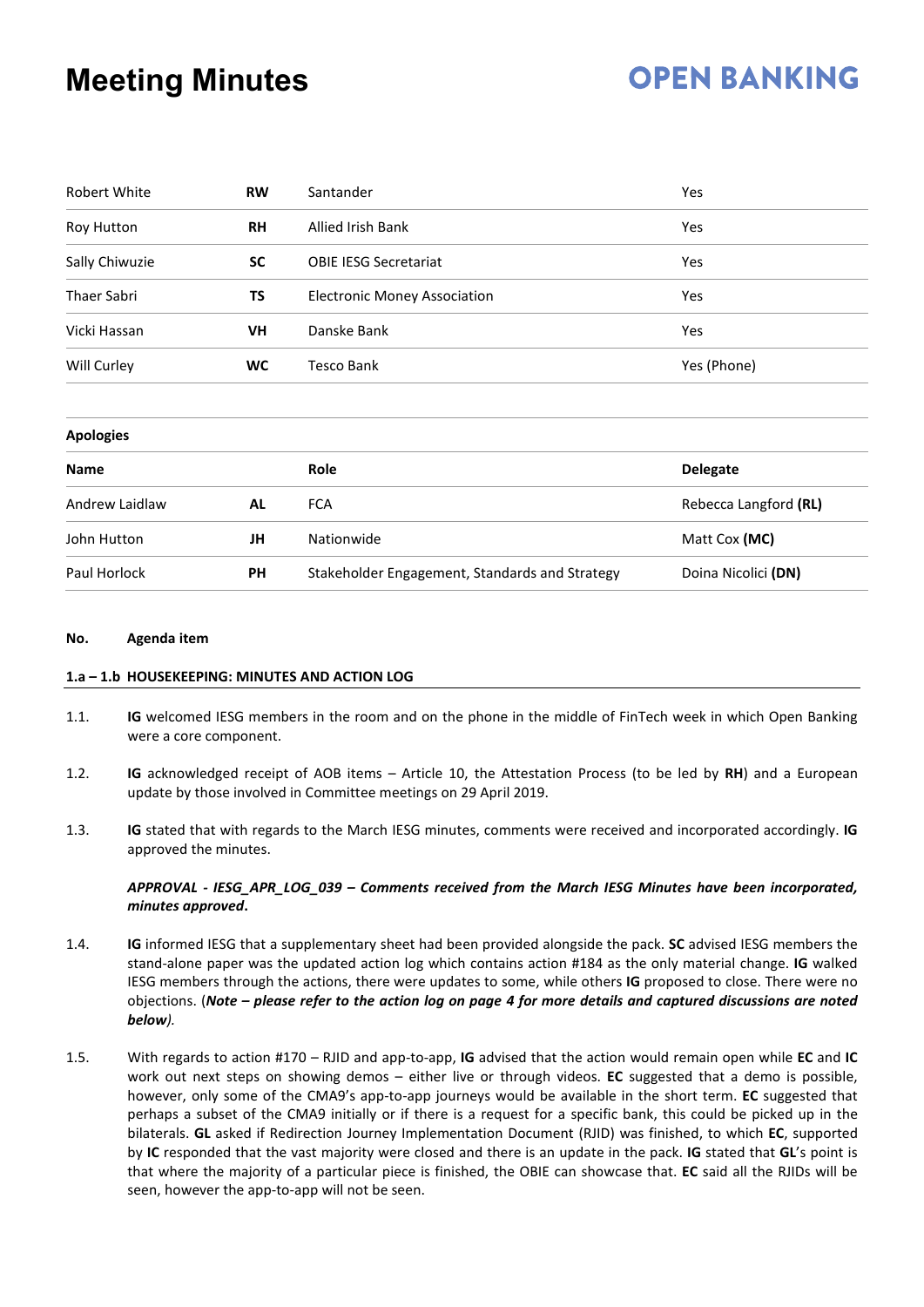## **OPEN BANKING**

- 1.6. By way of an update to action #172 on Resilience, **CM** advised additionally that a paper was being produced with ASPSPs and TPPs with specific focus on ensuring that consents and access are not switched off and breaking changes are minimised. **EC** suggested this action should also focus on ensuring that PISP use cases are not disabled by unavailability or issues. **IG** suggested that the genesis and scope of the action should be picked up offline and as there are moving parts to this, IESG could note an update before formal publication which will be after this is discussed at TDA.
- 1.7. **IG** advised that both actions #173 and #174 relate to the NESTA Open Up Challenge. #173 would remain open with the Global Open Finance Centre of Excellence (GOFCE) Sandbox Meeting scheduled for 16 May 2019. **IG** added that a proposal letter was shared with IESG members and Heads of Retail accordingly. **GL** commented that he had sent a response to the letter querying the credibility of decoupling the access to data, which **IG** acknowledged, but reiterated that there is a good opportunity for the data item to be addressed, particularly with the proposed GOFCE Solution Sandbox, therefore the meeting would go ahead and all potential solutions would be proposed to the CMA9 for determination. **FR** expressed concerns about the lack of data but stated that this was a good opportunity to proceed, despite the timing issues, to which **IG** responded that there is now a live production environment and available data, adding that the OBIE would be supportive of anything required to incorporate the sandbox. **IG** stated that this would therefore not be delayed in spite of conflicting perspectives expressed by the CMA9 who like the idea conceptually, but recognised there are legal and technical challenges. **IG** added that this version of the NESTA challenge is not part of the CMA Order and would be interested in the output from the meeting that is scheduled for 16 May 2019. **IM** added that due to the amount of overlap in regulation, the NESTA objective needs to be considered before endorsement. **RH** commented that funding is not part of the CMA Order; **RW** reminded IESG members that NESTA is not mandatory and therefore needs to be understood better in terms of structure from a programme point of view, he also thought the Heads of Retail would be involved too. **IG** closed the conversation by stating that a letter to the Heads of Retail was sent and was expecting that these responses would be triggered. **IG** advised IESG members to encourage their Heads of Retail to respond and he will have offline conversations where required.
- 1.8. **IG** advised that #181 (Article 10) would be covered in AOB. **RW** requested that the action should remain open *(Note: this was discussed in AOB)*.
- 1.9. **GL** requested the inclusion of an action around producing a one page overview of the whole programme, which would clarify the scope of the specification. **EC** commented that the first part of this would be progress relative to the CMA9, the other would be a pictorial portrayal of the programme which links into ASPSP and the transparency calendar relative to PSD2 – a TPP one stop shop. **FR** agreed that it would be a useful tool for IESG members. **IG** reiterated that there is no need to complicate the document with a transparency calendar, but a timeline shown from an ASPSP point of view, **GL** could consult with **EC** where required.

*ACTION - IESG\_2018\_301\_185 - Programme Update - Plan on a Page - EC to produce a one page document to include what will be delivered and when. Due Date – 23 May 2019* 

*ACTION - IESG\_2018\_301\_186 – Transparency Calendar - EC to conduct a review of how well populated the transparency calendar is. This should be included in the housekeeping section of the agenda for May IESG. Due Date – 23 May 2019*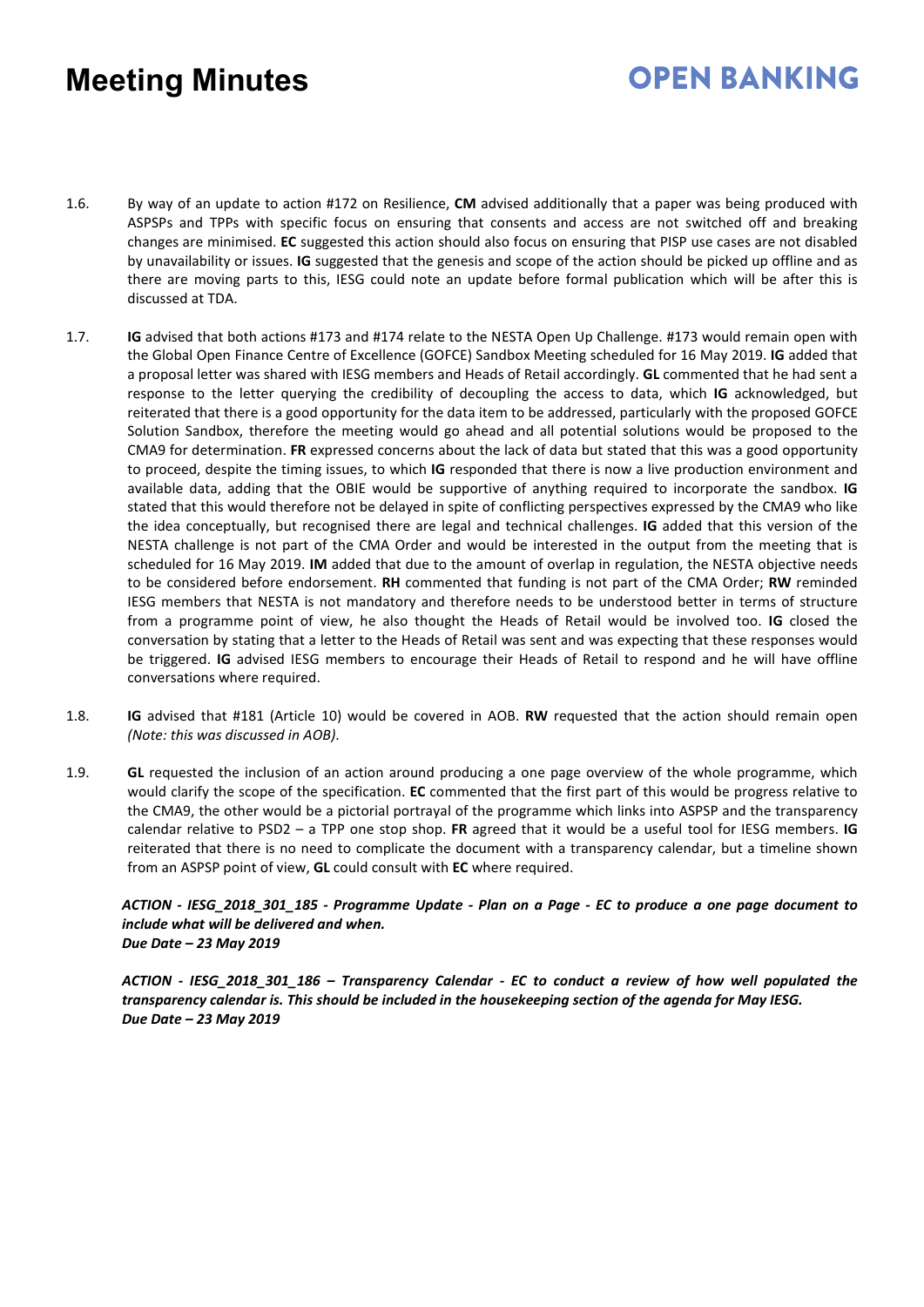## **OPEN BANKING**

### **ACTIONS**

| <b>Action Number</b> | <b>Date Raised</b> | Owner     | <b>Description</b>                                                                                                                                                   | <b>Notes</b>                                                                                                                                                                                                                                                                                                                                                                                                                                                                                                                                                                                                                                       | <b>Target Date</b>                     | <b>Status</b> | <b>Date Closed</b> |
|----------------------|--------------------|-----------|----------------------------------------------------------------------------------------------------------------------------------------------------------------------|----------------------------------------------------------------------------------------------------------------------------------------------------------------------------------------------------------------------------------------------------------------------------------------------------------------------------------------------------------------------------------------------------------------------------------------------------------------------------------------------------------------------------------------------------------------------------------------------------------------------------------------------------|----------------------------------------|---------------|--------------------|
| IESG_2018_301_150    | 31/01/2019         | IG        | Articulating Success: IG/FR to figure out the<br>next steps - working with AA, craft a memo<br>how to do this, what is going to be addressed<br>and obtain feedback. | Update 30/04 - This can now be closed.<br>Update 21/03 - This is being progressed, C/F to April as an<br>agenda item<br>Update 06/03: Fingleton/ODI paper being commissioned<br>and broader plan from ecosystem commissioned and un-<br>commissioned research to follow at April IESG. C/F<br>Update 06/03: AA/FR to schedule time to discuss and<br>update ahead of IESG<br>Update 20/02: Further discussion and work required on this<br>item. Item rolled and AA to follow up for March IESG.                                                                                                                                                   | 30/04/2019<br>28/02/2019<br>21/03/2019 | Closed        | 30/04/2019         |
| IESG_2018_301_158    | 28/02/2019         | <b>CM</b> | Operational Guidelines: Update Operational<br>Guidelines regarding deprecation of previous<br>versions.                                                              | Update 30/04 - This can now be closed.<br>Update 21/03: EC has agreed criteria with PMG. This was<br>discussed in OBIE update section of IESG. Further actions will<br>be marked as new. This can be closed<br>Update 12/03: There are two parts to this:<br>1. IC is discussing the timing of deprecation of V1 with each<br>individual CM9 in our bilaterals.<br>2. Ed tasked CM with defining generic criteria for<br>deprecation to go into the operational guidelines.<br>Update 05/03: EC advised this is in hand with Ian Cox. It is<br>going on the agenda for the bilateral meetings. Meetings<br>have been held with HSBC and AIB so far | 30/04/2019<br>21/03/2019               | Closed        | 30/04/2019         |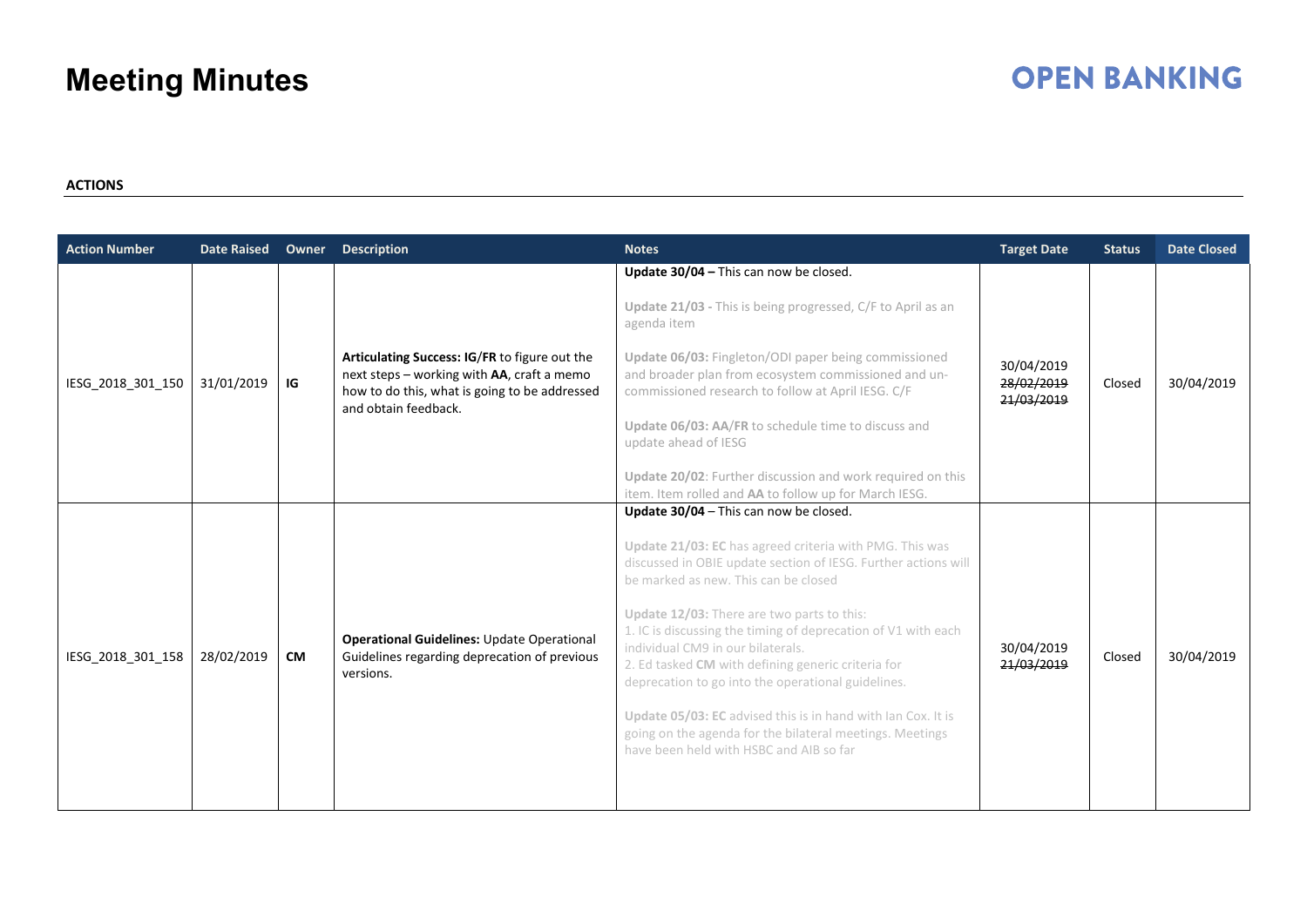## **OPEN BANKING**

| <b>Action Number</b> | <b>Date Raised</b> | Owner | <b>Description</b>                                                                                                                                                                                                                                                                                                                                                                                                                                                                       | <b>Notes</b>                                                                                                                                                                                                                                                                                                                                                                                                                                                                                                                                                                                                                                                                                                                  | <b>Target Date</b>                     | <b>Status</b> | <b>Date Closed</b> |
|----------------------|--------------------|-------|------------------------------------------------------------------------------------------------------------------------------------------------------------------------------------------------------------------------------------------------------------------------------------------------------------------------------------------------------------------------------------------------------------------------------------------------------------------------------------------|-------------------------------------------------------------------------------------------------------------------------------------------------------------------------------------------------------------------------------------------------------------------------------------------------------------------------------------------------------------------------------------------------------------------------------------------------------------------------------------------------------------------------------------------------------------------------------------------------------------------------------------------------------------------------------------------------------------------------------|----------------------------------------|---------------|--------------------|
| IESG_2018_301_168    | 21/03/2019         | RH/IC | <b>CMA9 Attestation Process: With regards to</b><br>the CMA9 attestation process, RH to provide<br>thoughts on lessons learnt (communications<br>before and after) ahead of the next release to<br>IC.                                                                                                                                                                                                                                                                                   | Update 30/04 - IC to discuss with RH. C/F to May IESG.<br>Update 10/04: Verbal Update to be provided by IC.                                                                                                                                                                                                                                                                                                                                                                                                                                                                                                                                                                                                                   | 23/05/2019<br>30/04/2019<br>21/03/2019 | Open          |                    |
| IESG_2018_301_169    | 21/03/2019         | EC    | OBIE Programme Update: Action on EC / SC to<br>restructure the programme update - A one<br>pager for Release, followed by one page on<br>Performance Reporting. Other supporting<br>materials will be moved to an appendix at the<br>end of the housekeeping section. This will be<br>reflected in April IESG.                                                                                                                                                                           | Update 30/04 - This can now be closed<br>Update 26/04 - This has been implemented. Propose to<br>close.<br>Update 10/04 - This is on the radar for April IESG                                                                                                                                                                                                                                                                                                                                                                                                                                                                                                                                                                 | 30/04/2019                             | Closed        | 30/04/2019         |
| IESG_2018_301_170    | 21/03/2019         | EC    | RJID and App2App - EC to present this to PMG<br>as a conversation with the CMA9 to see if a<br>workshop can be arranged for anyone who is<br>interested in seeing the results of how the<br>RJID and app-to-app journeys work; especially<br>for people who do not have access to the<br>developer zone. EC to also consult with PMG<br>re whether we would share videos of the RJID<br>and app-to-app journey, including whether<br>some or all would be shared on the OBIE<br>website. | Update 30/04 - EC suggested that a demo is possible,<br>however, only some of the CMA9's app-to-app journeys will<br>be available in the short term, therefore perhaps this is done<br>with a subset or if there is a request for a specific bank, this<br>could be picked up in the bilaterals. This will be confirmed<br>after the first showcase.<br>CM to provide a link in the certificates to videos through the<br>certification process.<br>Update 18/04 - A workshop is not feasible at this juncture<br>but IESG members wishing to view CMA9 journeys should<br>contact CMA9 reps bilaterally for demonstrations once App<br>to App has been deployed, noting the Directions recently<br>issued. Propose to close. | 30/04/2019                             | Open          |                    |
| IESG_2018_301_171    | 21/03/2019         | FR/IC | <b>Customer numbers</b> - FR to arrange a meeting<br>with IC re how customer numbers are<br>collected, and update to be included in May<br>IESG.                                                                                                                                                                                                                                                                                                                                         | Update 30/04 - IG advised at IESG that there is still some<br>ambiguity on this which the team are working through. C/F<br>to May IESG.<br>Update 23/04 - Meeting held on 11/04 with DJ/IC/MCH.<br>Propose to close                                                                                                                                                                                                                                                                                                                                                                                                                                                                                                           | 23/05/2019<br>30/04/2019               | Open          |                    |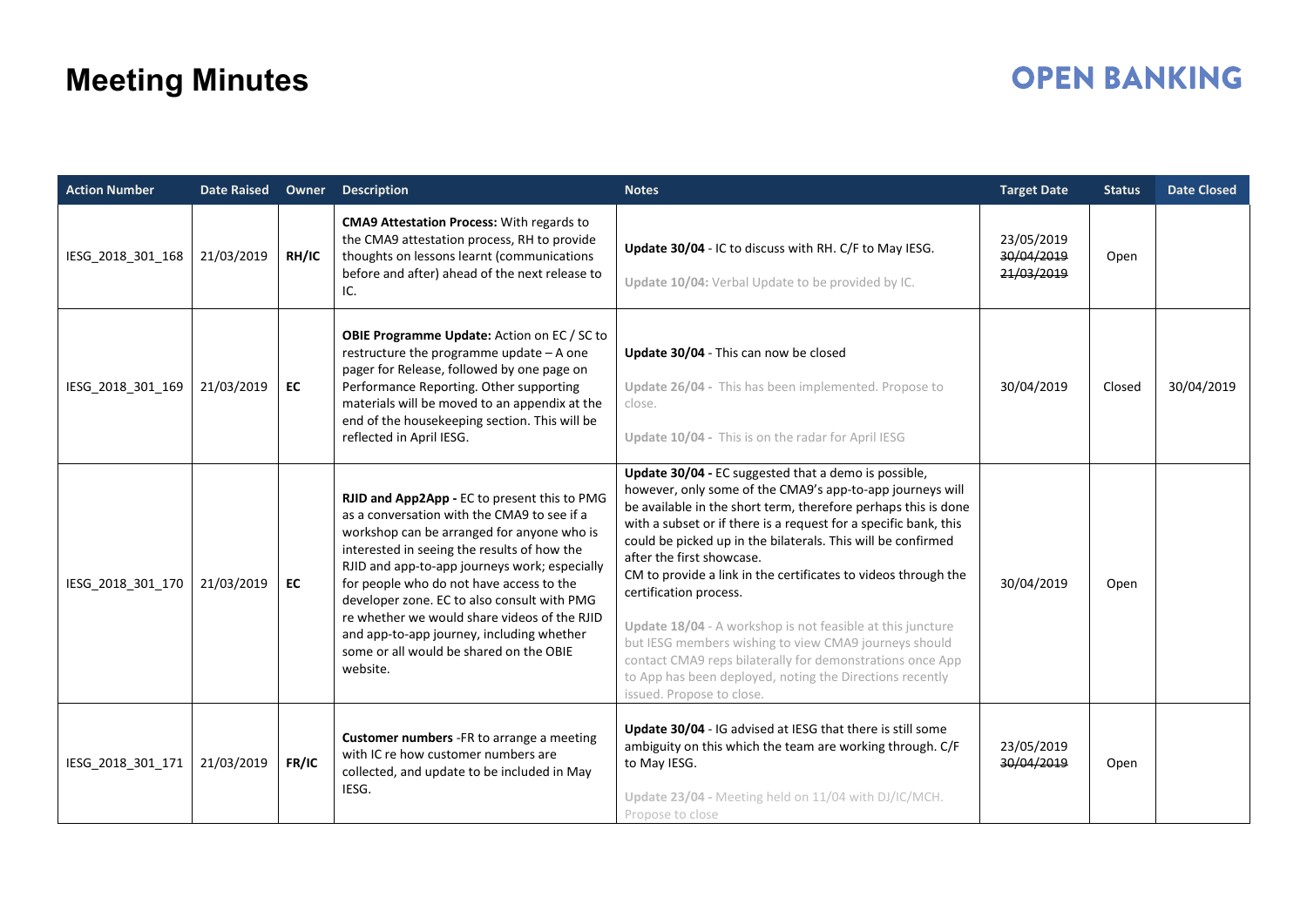## **OPEN BANKING**

| <b>Action Number</b> | <b>Date Raised</b> | Owner     | <b>Description</b>                                                                                                                                                                                              | <b>Notes</b>                                                                                                                                                                                                                                                                                                                                                                                                                                                                                                                                                                                                              | <b>Target Date</b>                                   | <b>Status</b> | <b>Date Closed</b> |
|----------------------|--------------------|-----------|-----------------------------------------------------------------------------------------------------------------------------------------------------------------------------------------------------------------|---------------------------------------------------------------------------------------------------------------------------------------------------------------------------------------------------------------------------------------------------------------------------------------------------------------------------------------------------------------------------------------------------------------------------------------------------------------------------------------------------------------------------------------------------------------------------------------------------------------------------|------------------------------------------------------|---------------|--------------------|
| IESG_2018_301_172    | 21/03/2019         | <b>CM</b> | <b>Resilience</b> - CM to take recommendation to<br>TDA to address the issue of resilience and<br>subsequently report back to IESG.                                                                             | Update 30/04 - CM to discuss what levers are required to<br>address the gaps at the next TDA. C/F to June IESG.<br>Update 23/04 - CM advised that this is an on-going action.<br>C/F until full update is available.                                                                                                                                                                                                                                                                                                                                                                                                      | 20/06/2019<br>23/05/2019<br>30/04/2019<br>21/03/2019 | Open          |                    |
| IESG_2018_301_173    | 21/03/2019         | MCh       | NESTA - MCh and GL to meet with NESTA and<br>CMA9, GL to explain how the Centre of<br>Excellence Sandbox could work. Ideally, the<br>session should be held before we progress<br>with the new NESTA challenge. | Update 10/04: Meeting set up for 16/05. Aiming to provide<br>an update by May IESG.                                                                                                                                                                                                                                                                                                                                                                                                                                                                                                                                       | 23/05/2019<br>30/04/2019                             | Open          |                    |
| IESG_2018_301_174    | 21/03/2019         | MCh       | NESTA - MCh to update the document to<br>provide clarity on the sandbox requirement<br>decoupling CMA9 commitment to providing<br>this any anonymised data from NESTA<br>challenge itself.                      | Update 30/04 - This can now be closed.<br>Update 12/04: Updated paper shared with IESG and Heads<br>of Retail. Propose to close.<br>Update 10/04: This will reflect in update in May IESG                                                                                                                                                                                                                                                                                                                                                                                                                                 | 30/04/2019                                           | Closed        | 30/04/2019         |
| IESG_2018_301_175    | 21/03/2019         | AA        | <b>Umbrella Document - Any specific comments</b><br>on copy to be provided to AA, a memo of<br>changes made to be circulated with a revised<br>copy.                                                            | Update 30/04 - This can now be closed.<br>Update 05/04 - The finalised version of the OBIE Standard<br>Document was shared with IESG. Propose to close.                                                                                                                                                                                                                                                                                                                                                                                                                                                                   | 30/04/2019                                           | Closed        | 30/04/2019         |
| IESG_2018_301_176    | 21/03/2019         | AA        | VRP Sandbox / Test Plan - With regards to the<br>VRP Sandbox, the Test Plan is being drawn up<br>within the next 3-4 weeks. AA will present this<br>back to the April IESG.                                     | Update 30/04 - This can now be closed.<br>Update 17/04 - This will be a verbal update at April IESG.<br>Propose to close.<br>Update 10/04 - This will include an update on the FCA's<br>sandbox decision on the inclusion of VRP. This will be a high<br>level overview and next steps. HD will ask the FCA in an<br>update meeting on 15/04 whether it is ok to share any<br>papers, in which case, the paper will make tranche 2.<br>Otherwise the main decision will not be made until 29/04 - a<br>day to IESG. The plan is to write in a verbal update into<br>tranche 2 agenda and circulate test plan out-of-cycle | 30/04/2019                                           | Closed        | 30/04/2019         |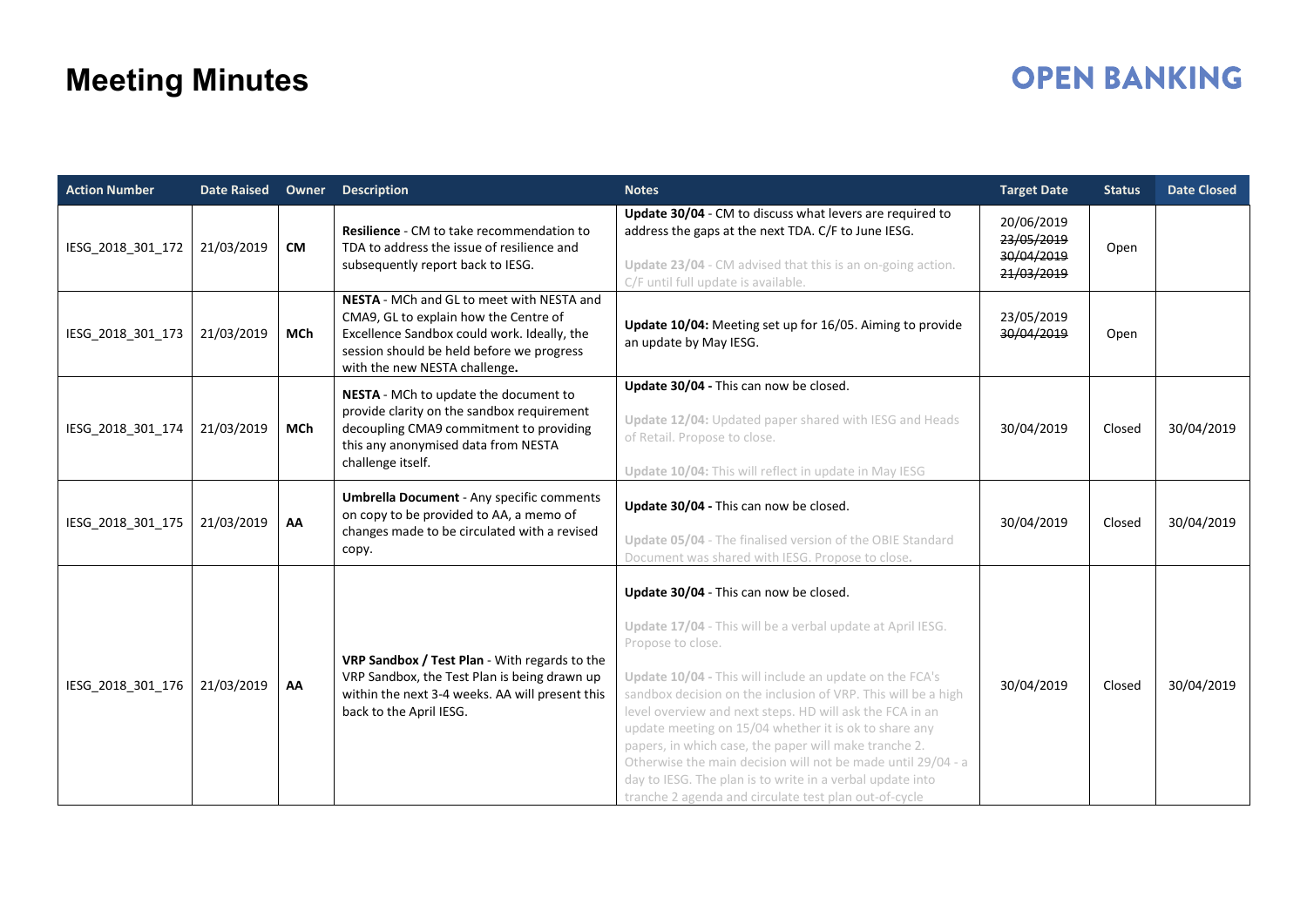## **OPEN BANKING**

| <b>Action Number</b> | <b>Date Raised</b> | Owner     | <b>Description</b>                                                                                                                                                                                         | <b>Notes</b>                                                                                                                                                                                                                                                   | <b>Target Date</b> | <b>Status</b> | <b>Date Closed</b> |
|----------------------|--------------------|-----------|------------------------------------------------------------------------------------------------------------------------------------------------------------------------------------------------------------|----------------------------------------------------------------------------------------------------------------------------------------------------------------------------------------------------------------------------------------------------------------|--------------------|---------------|--------------------|
| IESG_2018_301_177    | 21/03/2019         | AA        | VRP Sandbox / Test Plan - FR suggested AA to<br>include Kathryn Hardy of the PSR in these<br>conversations to ensure coherence and<br>connectivity.                                                        | Update 30/04 - This can now be closed.<br>Update 10/04 - An update will be provided as part of the<br>action #176. Propose to close.                                                                                                                           | 30/04/2019         | Closed        | 30/04/2019         |
| IESG_2018_301_178    | 21/03/2019         | AA        | <b>Articulating Success for Customers -</b><br>Articulating Success for Customers to be<br>presented at the next IESG, including the<br>Fingleton proposal.                                                | Update 30/04 - This can now be closed<br>Update 17/04 - This will be an agenda item for April IESG.<br>Propose to close.<br>Update 10/04: Paper awaiting sign off by EC and AA.                                                                                | 30/04/2019         | Closed        | 30/04/2019         |
| IESG 2018 301 181    | 21/03/2019         | <b>CM</b> | Article 10 SCA issue for Open Banking AIS - If<br>CM update is not published before the April<br>IESG, RW requested that this should be an<br>agenda item.                                                 | Update 30/04 - This can now be closed.<br>Update 02/04 - OBIE published a paper re this issue.<br>Propose to close<br>Update 21/03 - SC to check with CM if this has been done<br>because update at IESG suggested this would be sent 'in the<br>next few days | 30/04/2019         | Closed        | 30/04/2019         |
| IESG_2018_301_184    | 21/03/2019         | EC        | RJID and app-to-app - EC to consult with PMG<br>re whether the OBIE would share videos of the<br>RJID and the app-to-app journey, including<br>whether some or all would be shared on the<br>OBIE website. | Update 30/04 - Merge with #170. This action can be closed.<br>Update 10/04: Verbal update<br>(Linked to action #170)                                                                                                                                           | 30/04/2019         | Closed        | 30/04/2019         |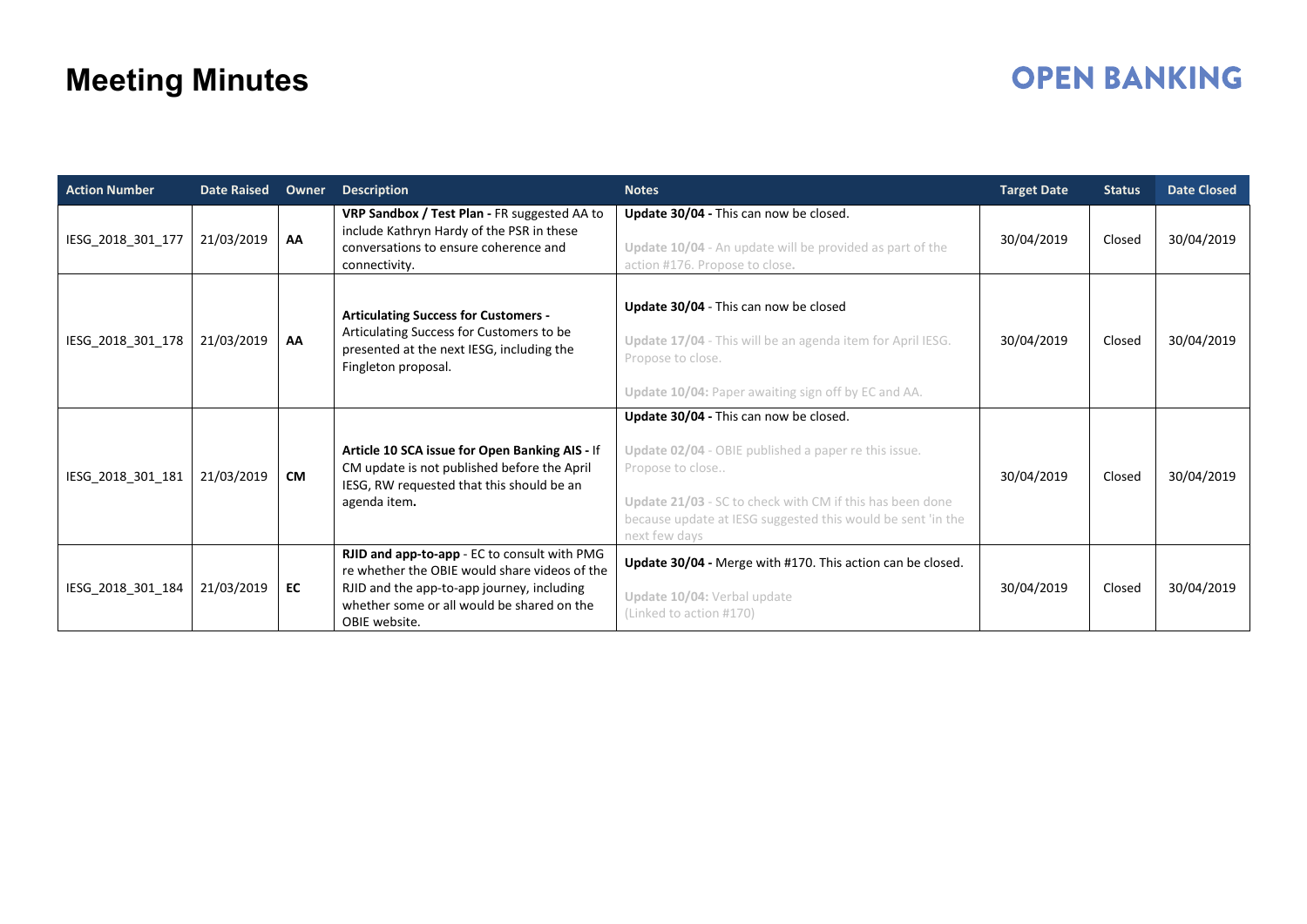## **OPEN BANKING**

#### **1.c PROGRAMME UPDATE**

#### *1.c.i OBIE STATUS REPORT*

- 1.10. **IG** thanked **EC** and team for updating this section in the structure prescribed at the March IESG, proposing to walkthrough in the new order – a 3 paged document, followed by the appendices within the update (OBIE general update, CMA9 Release Summary, KPI Performance). **IG** advised that it would be a discussion by exception only, i.e. any specific discussion points by IESG members.
- 1.11. **IG** requested an update on forecast for completion. **EC** advised that completion would be before the May IESG. R3.1.2, for example, is currently green and presented at this forum for endorsement, and therefore would be complete by the next IESG, adding that all items (P numbers) had been through evaluations and subsequent pieces of work would be opened as new items. There were no questions from IESG members.

#### *1.c.ii. CMA9 RELEASE SUMMARY*

1.12. **IG** stated that there is a decent view of status, but added that through the bilaterals, a forecast for Release 4 implementation should become clearer. **MC** wanted an ETA on a trackable implementation plan. **IG** advised that the timeline for completion of the standards needs to be understood first; therefore expectations on timings are fluid at the moment. **MC** added that in the absence of a timeline, tracking would be premature, but a clearer governance schedule would be helpful. **IG** suggested that timelines would be firmer over the next few months. **EC**, in response to **GL**'s question on what Release 4 entails, confirmed that Release 4 includes the items in R.3.1.2, and for the CMA9, there were a range of activities which were due for completion between March and September depending on individual firms for deployment dates. **RW** suggested that in the absence of a plan and governance, the Release 4 section should be exempt from the pack. **IG** / **EC** would discuss offline. There were no further questions from IESG members.

### *1.c.ii API PERFORMANCE*

- 1.13. **IG** thought the robustness of the metrics was settling down, adding that the update was clear on the highlights and lowlights of individual institutions. In terms of average availabilities, this month was down – only 7 of 16 brands were 99% and upwards, requiring attention.
- 1.14. **CA** suggested that people are struggling with the difference between availability and stability. Barclays have had unplanned incidents where they have not been as stable – stability being not getting the response (200 or 400) due to failure at Barclays' end – without meaning that the full availability of the system is down. **CA** explained if 95% of calls in an hour are getting through, the ecosystem are informed of the 5%, which means that the incident is classed as unavailable whereas it is available, but not performing at the right level of stability.
- 1.15. **DG** added that the PSD2 definition of availability is different from the TPP's interpretation and communication to the industry, the ecosystem, TPPs and other banks needs to be thought through. **IG** commented that it is worth distinguishing between telling the TPPs there is a problem coming and looking back to assess the performance – these are two separate things. **EC** advised that the R3.1 MI should start coming through over the next few days and the granularity should answer these questions as the MI will be more aligned with the TPPs interpretation of unavailability and stability, however, this would not be available until June IESG.
- 1.16. **HP** stated that this information needs to go on the public domain as HSBC received a series of journalists' calls stating that they were going to publish a story that suggested that the overall availability from the CMA9 was catastrophically low. **HP** suggested that there needs to be an official set of MI that tells a factual story. **IG** agreed, but stated that he had requested feedback from the CMA9 on where they thought the MI was not working as there is a keenness to get to a robust set of MI which does not need to be restated after the event. **IG** asked if the CMA9 are saying that there are still issues or will this be fixed by the new set of MI? **RR** responded stating that **EC** had been helpful, however, the additional observation on this month's MI had never occurred before - failed API calls should be distinguished when it is not the fault of the bank. **IG** directed **RR** to page 38 where the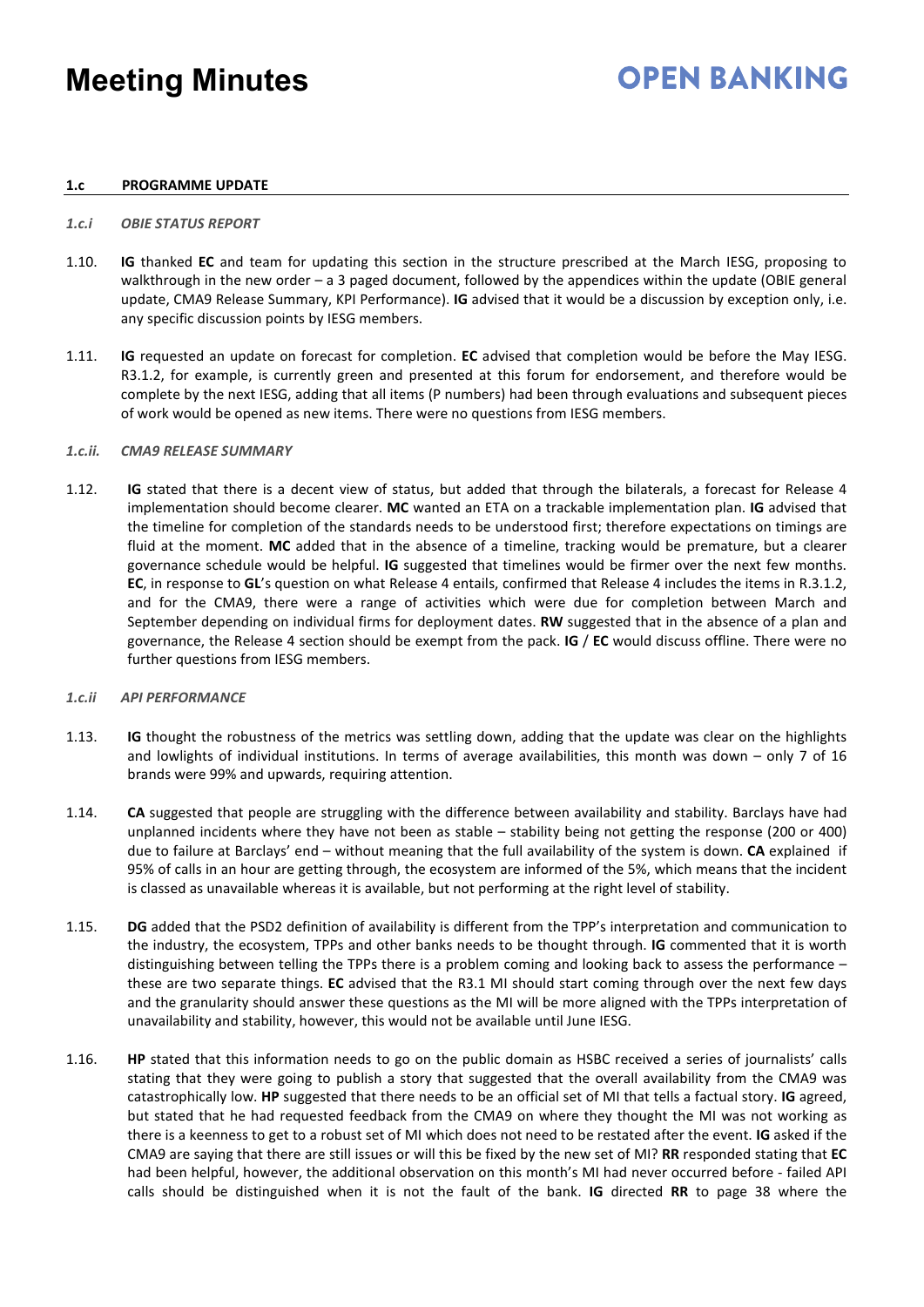## **OPEN BANKING**

commentary is covered; however, **RR** said it was not enough to avoid a misinterpretation. **GL** suggested that an automated service may be the best tool to prevent complications. **IG** thought it would be a good idea, however, that might lead to shifting the subjectivity to another party.

- 1.17. **MC** stated that the headline number published in the pack needs to align with the PSD2 publication.
- 1.18. **FR** commented that failed connections and re-authentication of apps means consumers will not use them. **CA** agreed, adding that that having APIs available impacts whether the app on the TPP end is available to the customer. Having stability means that the customer will see a view, albeit a view that is not updated. **IG** suggested a need for the CMA9 and other interested parties to discuss concerns around MI and come back with an aggregated process. **EC** suggested that the right forum would be PMG, but emphasised that this should be based on R 3.1 MI as it will be materially different from what has been provided to date and the cycle (pulled on the 5th working day) would not make the May IESG. **IG** suggested a slot in the PMG that follows the next IESG.

### *ACTION - IESG\_2018\_301\_191 – Programme Update - V3.1 MI - EC to take new MI feed to the PMG which is just after the IESG in May. The new MI will be published in the June IESG pack. Due Date – 20 June 2019*

1.19. **RW** raised a CMA9 concern around the 'failed calls' MI not being articulated appropriately in terms of presentation. **EC** agreed to insert a comment to show technical vs. business failures before publishing the MI.

### *ACTION - IESG\_2018\_301\_190 - Programme Update - API Performance - EC to show the splits between the technical failures vs. business failures. Due Date – 23 May 2019*

1.20. **IG** suggested that further comments on MI should be taken offline. IESG members had no further comments on Housekeeping.

### **2.a DISPUTE MANAGEMENT SYSTEM**

- 2.1. **IG** introduced the Dispute Management System (DMS), reminding IESG members that this is a core requirement of the CMA Order and that this capability is a workflow tool for opening and tracking cases. **IG** added that the tender process last year was robust and informed IESG members that it was agreed with the Resolver that it maintains flexibility for future modifications. **IG** added that no decision has been made on pricing because the objective is to ensure adoption across the ecosystem. **EC** reiterated **IG**'s point in terms of pricing back into the ecosystem, stating that it is not yet at a point where a commercial outcome can be delivered. Upon agreement, interested parties could reconvene to conclude. **EC** mentioned two elements to the costs:
	- 2.1.1. The build and the licence to be able to use the service; and
	- 2.1.2. A user cost from the provider that needs to be picked up by the industry as a whole without penalising the smaller TPPs.
- 2.2. **HP** asked how the CMA9 would be close to contracts and the commercial piece as the new working group does not allow for contracts and finance discussions, to which **EC** reminded IESG members that the contracts will be circulated to the CMA9 and then decided at PMG while Heads of Retail deal with costs. **GL** raised concerns about the original issues not being handed over before going into the technical build. **IG** was satisfied that there had been continuity and a lot of work was done in a consensual manner when dealing with detriment. **BR** added that the Order specifies that it has to be a Consumer Redress Mechanism, which is different from a Case Management System and therefore the relationship between the two needs to be considered. **BR** was sure there is a connection between the two, though distinct.
- 2.3. **FR** added that the process flow with regards to redress has gaps. **FR** asked about situations where the consumer falls outside the FCA perimeter, asking what the customer redress would be in the event of a data breach outside FOS jurisdiction, for example. **CA** stated that PSD2 and FCA Regulations are clear on breaches. **EC** added that pre January 2018, the underlying work was done in developing DMS1.0 which was a communications mechanism,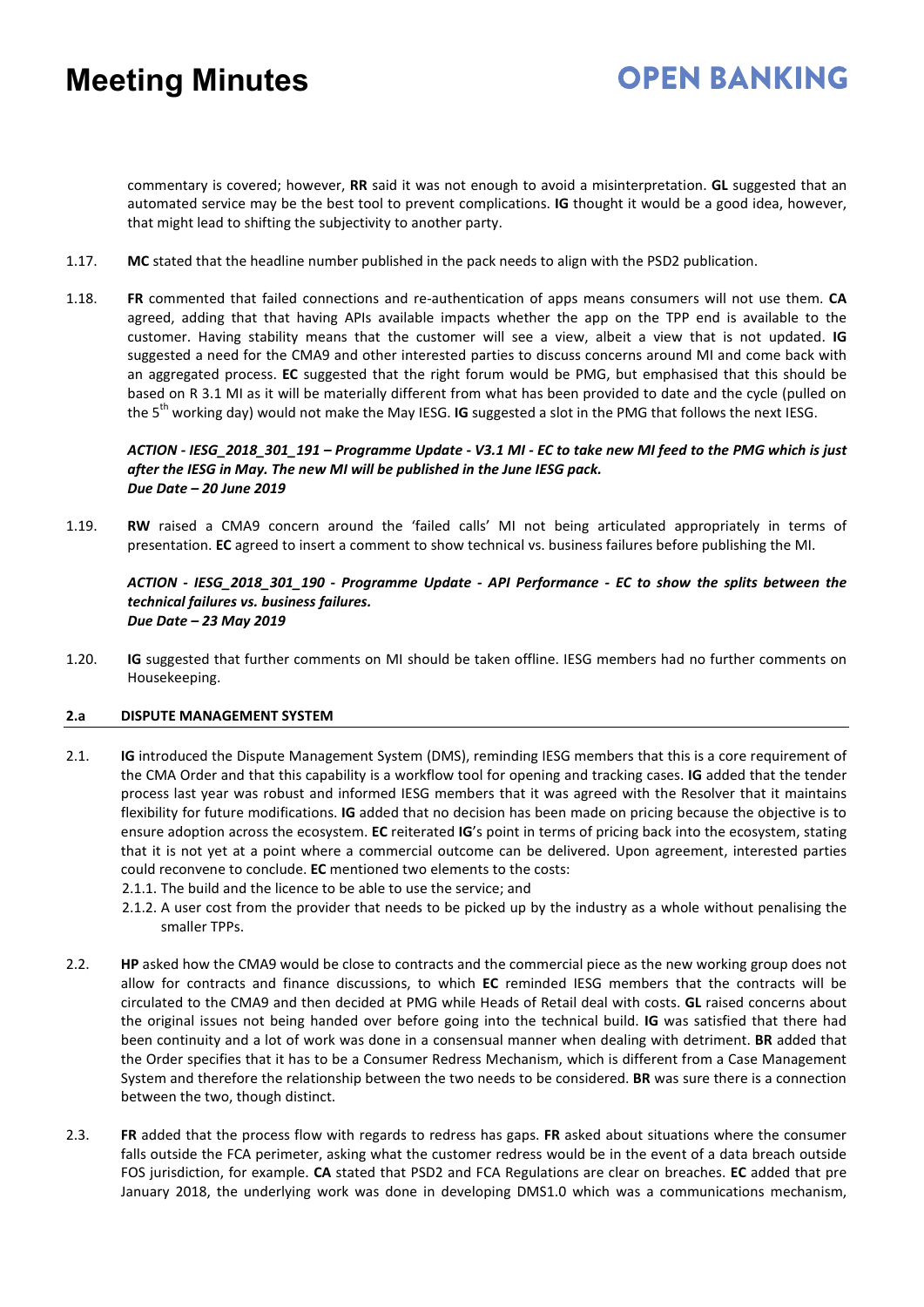## **OPEN BANKING**

within which all the rules were covered. **EC** added that it is worth a reflection on new lessons learnt over the year, however, the fundamental principles on law and engagements with banks is clear. DMS1.5 is to automate the agreed system, while DMS2.0 is doing no more than systemising the communications between different parties. **RH** reiterated that there was no further work required on customer complaints as this is covered by the FCA, unless there was prima facie evidence that restitution is required, while **FR** asked whether the rules address customer redress adequately. **IG** reminded IESG members that DMS is different from customer redress. **CA** commented that customer complaints would be set out by the banks using the law as-is today. For example, in a refund dispute, the customers will be reimbursed while the banks request that refund back from the merchants should they believe them to be at fault. **MCH** agreed with all points, adding that the technical solution should still be focussed on delivering the right redress for customers.

- 2.4. With regards to the MasterCard solution, **RW** commented that this was a discussion as opposed to a consultation. There are multiple payment recovery processes in the industry for cards and faster payments, cards and direct debits and the discussion was around bringing all of these into one place and there was an interest in this. **GL** added that TPPs would have to understand how this solution would be used in the market and that the gaps are policy issues, requirement for ubiquity and putting the customer at the centre. **GL** suggested that these need to be solved at IESG. **IG** stated that DMS may not meet all the requirements at the moment; however, it is a tool that underpins the communications mechanisms between the authorised entities within the ecosystem, and as such does not have any less value than when it was determined originally. **IG** gave full support to the development of the concept of DMS; but stated that there is a need to also resurrect some of the contextual elements by the OBIE team to ensure that any ambiguity is addressed, especially for end customers, any conversations around determinants of ubiquity and if pricing is a key component of that, it needs to be fleshed out sooner than later.
- 2.5. **RR** commented that it would be sensible to overlap DMS with the Trustmark work; **IG** stated that this is a valid point, however, it is prudent to discuss both matters independently. **TS** steered the conversation towards the pros and cons of bundling PIS and AIS, **IG** summarised by stating that this issue could be addressed in next steps.
- 2.6. **IG** reminded IESG members that a customer redress mechanism is a core requirement of the Order and in time, there will be an implementation requirement for this, and this requirement will be specific and not general, however, there will be no requirement to start the process all over again. **IM** asked if there was an obligation on the CMA9 and other participants to use this particular tool. **IG** responded, stating that as with all elements of the OBIE and the guidelines set, there is an obligation to use whatever is required to enable the success of the project, this is therefore within the mandate of the Trustee.

*ACTION - IESG\_2018\_301\_192 - DMS - EC to restate the scope of work, including timelines and next steps. This will be included as an agenda item for May IESG. Due Date – 23 May 2019* 

### **2.b OB STANDARDS**

- 2.7. **IG** reminded IESG members that the OB Standards relate to updates to the suite of standards including, Read-Write API, Customer Experience Guidelines, Operational Guidelines and MI which have been through relevant governance and do not contain recommendations to implementations or timings as these would be discussed at the bilateral meetings.
- 2.8. **IG** stated that he was minded to approve these papers as the correct governance process had been applied, but opened the floor to objections or clarification points.
- 2.9. **RW** asked whether V2.1 is optional and V3.2 incorporates changes. **CM** confirmed the DCR is optional and not all CMA9 implemented it, but that it is considered to be in the best interest of the ecosystem to use it as it saves manual effort and removes obstacles. **IG** added that the DCR is an important factor that should be taken into account when TPPs are trying to figure out if connecting is an obstacle, or not. The FCA would also want to discuss this as well. **FR** commented that this has changed from a full release to a dot piece and is optional for the ASPSPs to implement, but wanted to know when they become required. **CM** responded to state that these are additives to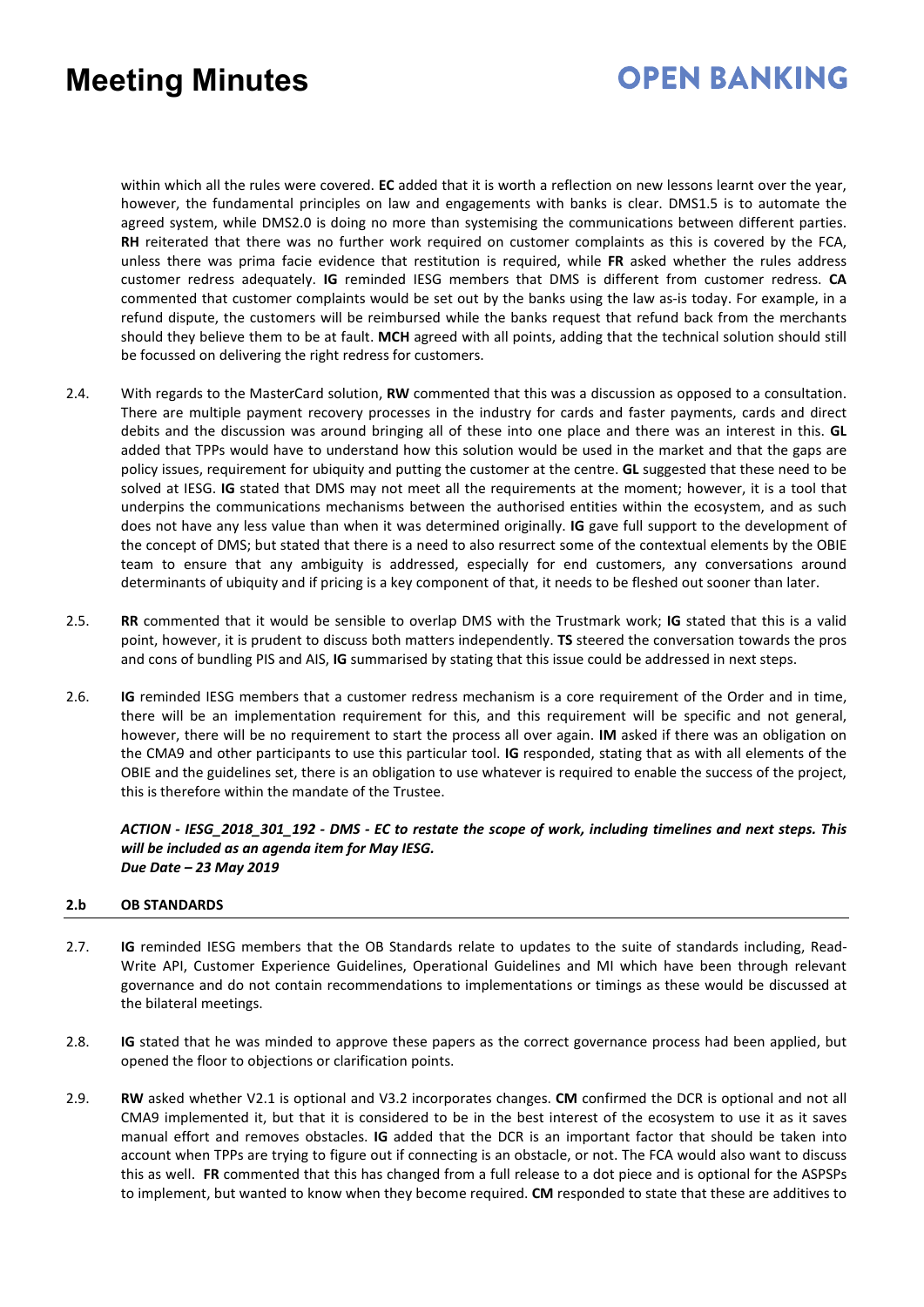## **OPEN BANKING**

the standards and in order to implement in a way that minimises disruptions, it was agreed at TDA and PMG that the best way to handle this is in a non-breaking way. **IG** stated that towards the beginning of the programme, the standard was a requirement that the CMA9 had to adopt within 6 months. Now, there are more non CMA9 participants signed up to the terms and conditions of the programme, and they will be taking their own views on what they feel is required. **IG** added that he did not want the OBIE to sit on functionality and standards that other entities may require due to their own interpretation. Getting these out, however, triggers a 6 month implementation for the CMA9 and at the moment, these are handled bilaterally which is a response to a letter from the CMA9 where the accumulation of requirements coming in in September was a reason to consider a stacking order that would be PSD2 compliant. **IG** added that implementing elements that should be in version 4 into version 3.1.2 prevents a breaking change.

- 2.10. **HP** commented that there has been a lot of feedback on confluence and asked if there would be line by line responses. **CM** advised the responses would be published alongside the standards. This might be in the form of an out-of-cycle publication to IESG members via the secretariat.
- 2.11. **IG** approved the OB Standards and thanked all colleagues who helped to produce this.

### *APPROVAL - IESG\_APR\_LOG\_042 – The OB Standards were approved by IG.*

### **2.c PREMIUM API PRIORITISATION GROUP**

- 2.12. **IG** invited **HD** to present, stating that the OBIE were taken by surprise by the level of interest in this and encouraged the team to go down the path of more instead of less. In parallel to this paper, there are discussions with retail on-going to ensure funding is clarified and a definition of what the API Working Group, EBA Working Group and the ERPB Payments Group would be contributing. As a desire to ensure that this is a full PSD2 solution, the OBIE would take into account outputs from IESG.
- 2.13. **IG** advised that the key reason for the name change is that the word 'commercial' insinuates that OBIE would take payment which is not the case. Secondly, the Berlin Group have gone down this route and called this premium API, so for sake of convergence, they ought to be consistent.
- 2.14. **DG** suggested that as this is about setting standards, whether a better name for it would be 'Premium API Standards Group'. **IG** acknowledged the importance of an effective naming convention, but did not want to create duplication and felt that this was a healthy compromise.
- 2.15. **RL** stressed the importance of allowing banks to figure out what is possible for them to do now as there would be an impact on TPPs from September with regards to accessing non-payments accounts. **RL** wanted to know how difficult it is for banks to use the existing standards to allow continued TPP access to those accounts. **IG** advised that the earlier standards have mortgages and savings covered off in them at a level, but not fully bottomed out, therefore, one of the first thing to consider would be prioritisation. Getting ready for non-payments account should not be a big task.
- 2.16. **HD** commented that it is worth reflecting on conversations that have happened over the last 8 weeks since a call for nominations went out post February IESG.
	- 2.16.1. There is appetite from all parts of the ecosystem. Even around competition, technical providers are enthusiastic.
	- 2.16.2. This could drive greater adoption and value.
	- 2.16.3. People want to be involved in a consultative and interactive way.
	- 2.16.4. Creating premium or additional APIs that go above the regulatory minimum is an obvious conclusion.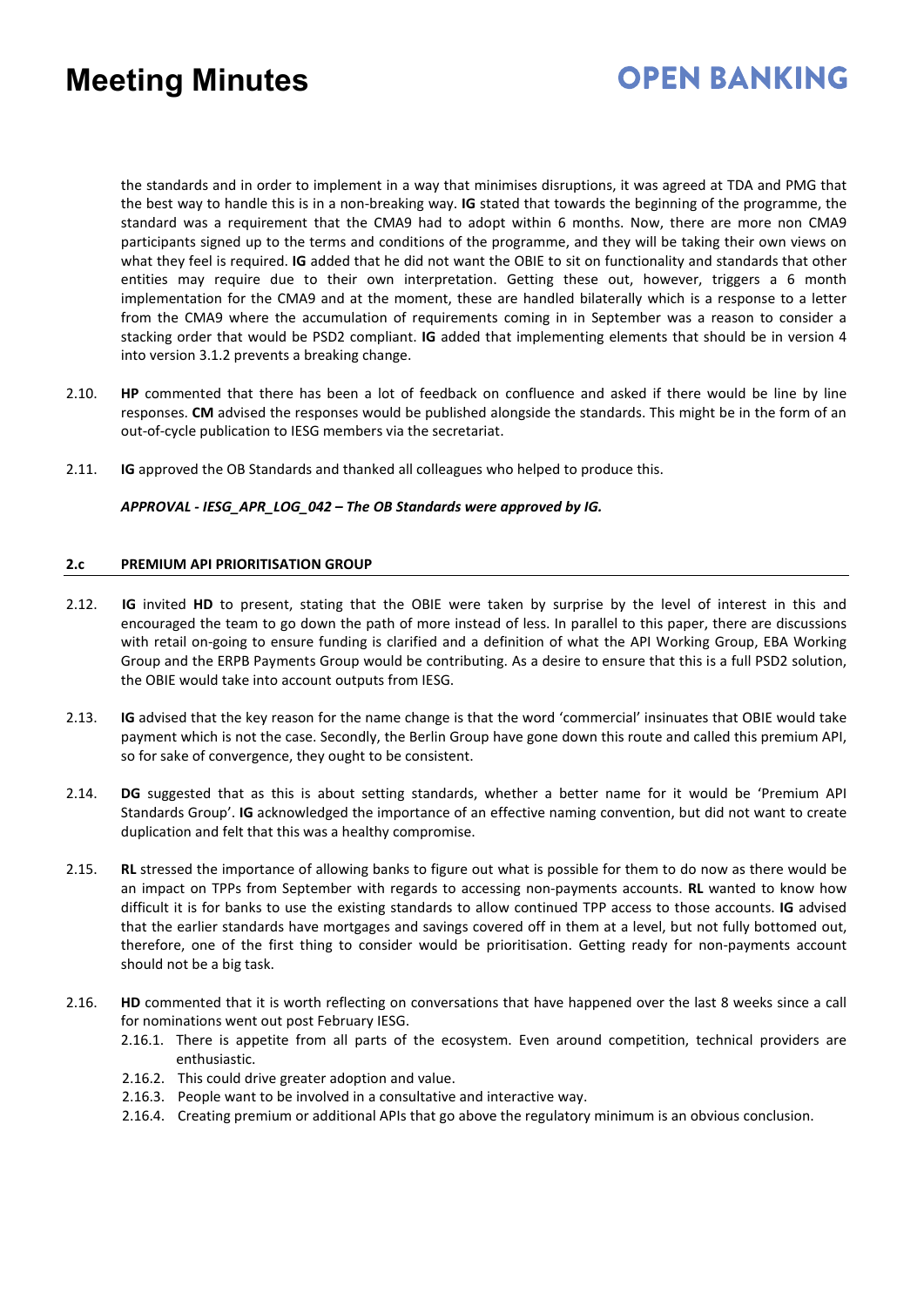2.17. **MC** agreed that this makes sense and the best thing for the group to do would be to write a tight terms of reference that will initiate the right set of governance. **IG** responded, stating that a lot of these standards are out there and are on open licence. **MC** said that there is more to just standards.

**OPEN RANKING** 

2.18. **FR** stated that the filtering process should have a framework that prioritises what it delivers downstream. **FR** also commented that looking at a commercial model that underpins some of this in terms of consumer representation is important, and there are more industry consumer representatives that can speak.

*ACTION - IESG\_2018\_301\_193 - Premium API - Action on HD to make sure non-payment account screen saved products are prioritised. Due Date – 23 May 2019* 

### **2.d CONSUMER OUTCOMES**

- 2.19. **IG** introduced this paper stating that **FR** and **AA** had pulled together existing strands and created a proposal, seeking a consensus to proceed. **FR** reiterated a keenness to ensure a clear narrative about how OB will help consumers and SMEs to enforce their power. It is also important to ensure that IESG members are on the same page and that the right products in the market will be stimulated to deliver the desired outcomes.
- 2.20. **LM** asked about impact of OB on consumers and stretched the need to have an evaluation framework.
- 2.21. In the interest of time, **IG** suggested:
	- 2.21.1. On the face of it, an approval to proceed to the discovery phase on this paper was sensible**.**
	- 2.21.2. With regards to the creation of an on-going evaluation framework, if there are no objections to proceeding, **FR** should obtain feedback to the specifics from the group, but not at this IESG forum.
- 2.22. **FR** advised that in terms of next steps for positioning, the OBIE needs to take the lead on this to ensure interaction and putting customers at the forefront.
- 2.23. **IG** stated that this is a fair reflection and invited thoughts and comments on next steps. **CA** agreed with **FR** and stated the first step is the MI and the next step is bringing that back to the consumer.
- 2.24. **DG** asked if any of the bank journeys are changing for the FCA as this needs to be considered collectively. **IG** stated that OBIE will consider whether a paper is required on **DG**'s point and encouraged other comments to be made by representation to the Trustee. **PM** stressed the need to understand the problem and then convene a discussion about it. **TS** stated that the road to success has challenges. The problem needs to be understood and picked up at the bilaterals.
- 2.25. **IG** stated that if there is a role for OBIE to play in these discussions, and it needs to be picked up. On the evaluation framework for consumers and policy point, **IG** asked **AA** to consider an onus to think about the TPP perspective.

*ACTION – IESG\_2018\_301\_194 - Open Banking Consumer Strategy - IG approved the paper with the suggestion that FR gets feedback on the creation of evaluation framework outside of the IESG forum. Due Date – 23 May 2019* 

*APPROVAL - IESG\_APR\_LOG\_040 - Open Banking Consumer Strategy - IG approved the paper with the suggestion that FR gets feedback on the creation of evaluation framework outside of the IESG forum.*

#### **2.e TRUSTMARK – UPDATE**

2.26. **IG s**uggested that a full update would be provided at the May IESG.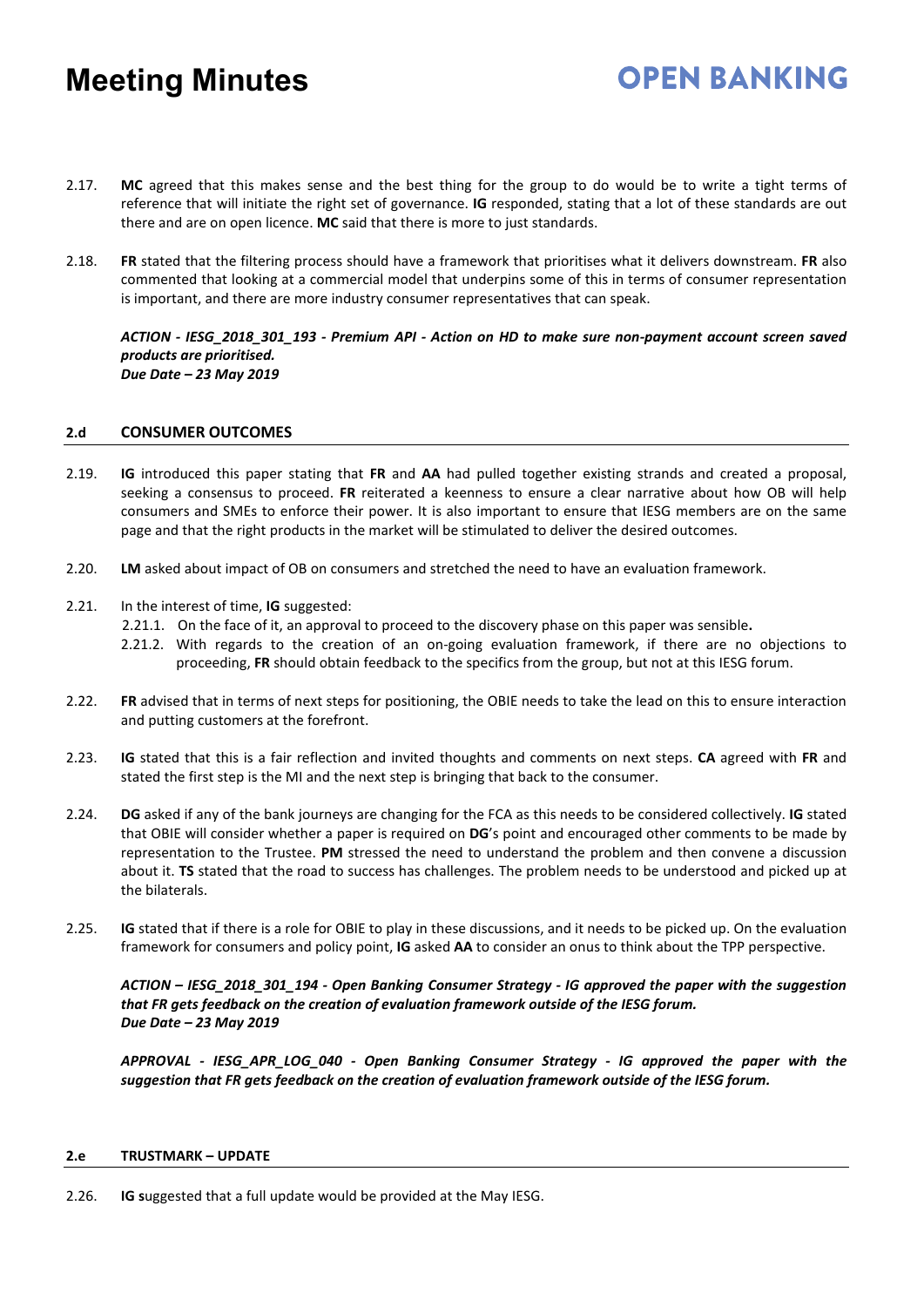## **OPEN BANKING**

#### **2.f VRP SANDBOX – REFRESH**

2.27. **IG** suggested this is carried forward to May IESG if there is no time at the end. The primary reason for including it is because it was successfully included in the FCA Sandbox.

#### **3.a AOB – P7 UPDATE**

- 3.01 **IG** advised at the March IESG, reverse payments and a pragmatic approach to progressing was discussed. The approach was trying to accommodate a key risk: the write API had a fundamental flaw which would not be solved if the threshold for PIS payments was set too high. Using backstop as a mechanism to ensure that if no payments were coming through, a step would be taken to review it. **IG** advised also that **AA** reviewed the idea of what a sensible trigger event and backstop should be.
- 3.02 **IG** expressed surprise at the complaint letter received from AMEX, especially after a lot of work went into making PIS and the right API work, they had decided to down tools largely because their largest potential clients saw no value to the right API unless reverse payments were included. The letter has been included because there are other PISPS who are informally stating that they are also struggling to use the API.
- 3.03 **IG** stated that **AA**'s recommendation was to explore the potential solutions. **AA** stated that a further analysis was conducted on the PISPs and there is consistent feedback. Some PISPs are fine without the ability to make standard refunds, however, certain merchants are looking for reverse payment functionality, to be able to see the sort code and account number because merchants are moving across the ASPSP domain – customers do not want to remember the sort code and account number, which is a problem that renders the customer experience nonviable. The proposal by **AA** is to move into discovery in order to create a specification and a consistent standard. The question to the group and Trustee is the point at which the standard becomes a mandatory element.
- 3.04 **RR** noted that there are active payment TPPs that have managed to build a business over 5 years without any reverse payment capability, however, this is one to consider in the commercial API space. **MC** stated that some ASPSPs capture the sort code and account number so that there is no need to capture this in the refund flow, however, this does not work with use cases. **AA** stated that from feedback, there is a clear indication that this sort of functionality is required to make reverse payments available. **TS** stated that it is odd to build a payment system but not refund, therefore, this needs to be corrected. **RR** added that the existing functionality is a payments scheme, which we have made accessible as required by PSD2 and the Order; additional functionality can be explored on a commercial basis. **CA** commented that from a consumer perspective, protection is imperative. The protection comes with a fee which is paid for by the merchants at the moment. **CA** suggested a need to ensure that all the payment types and mechanisms from that delivers the right outcome for consumers.
- 3.05 **RH** questioned timelines and expectations. The paper suggests this is immediate and therefore the message has to be realistic.
- 3.06 **FR** referred to **CA**'s comment with regards to questioning the underlying proposal – should payment initiation services come into the market as they are and do they create fundamental risks to consumers? The risks are identifiable and the contingent reimbursement model should address this because all unauthorised payments will be covered. **FR** suggested that the work on the code for PISPs and the CRM code is brought into this space as it makes more sense to have people skilled in PIS and Open Banking so that it is the equivalent protection provided by the CRM Code. **FR** went on to discuss refunds stating that not having a refund capability is an obstacle because firms are not signing up to PIS, and while there are some consumer protection issues to work out, they are offering value to SMEs and merchants and therefore, there is natural tension in deciding who bears the risk between a merchant and a consumer. **FR** concluded that to ignore the letter from AMEX creates anti-competitive tension because it is an obstacle. **BR** stated that the fundamental issue is whether the functionality is a 'nice to have' or essential. **GL** added that AMEX have made an investment in creating a team to build a capability that theynow deem non-viable. All teams across the ecosystem have invested time and resource into making this work and therefore feels like the AMEX letter is a blocker.